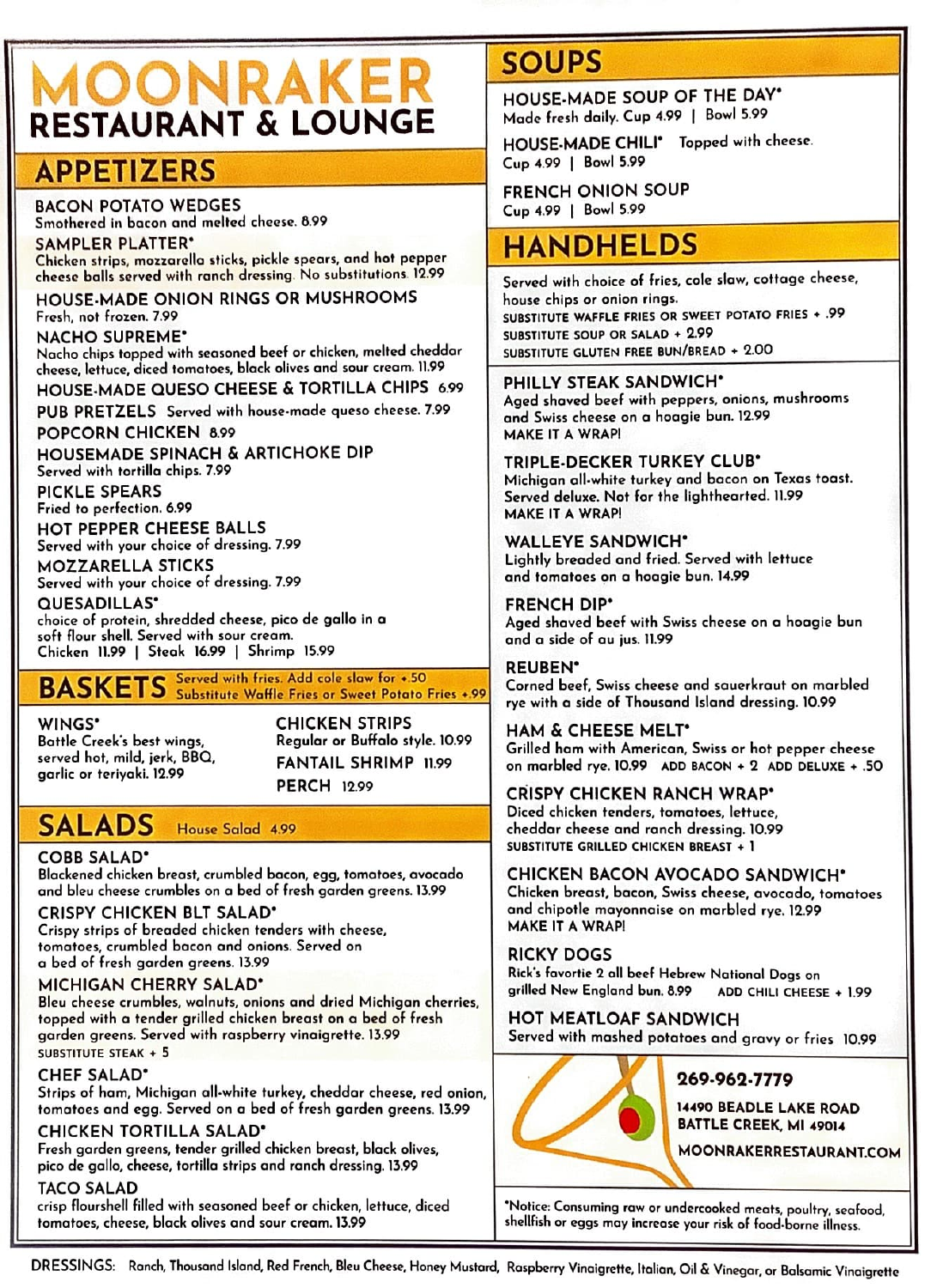# **FRESH GROUND PRIME BURGERS**

Served with choice of fries, cole slaw, cottage cheese, house chips or onion rings. SUBSTITUTE WAFFLE FRIES OR SWEET POTATO FRIES • .99 SUBSTITUTE SOUP OR SALAD • 2.99 SUBSTITUTE BLACK BEAN PATTY • 2 SUBSTITUTE GLUTEN FREE BUN + 2

#### ISLAND BURGER•

Onion, bacon, American cheese and Thousand Island dressing on Texas toast. 11.99

OLIVE BURGER• Topped with green olives and mayonnaise on a toasted bun. 11.99

BLACK JACK BURGER" A spicy ground beef potty topped with hot pepper cheese. Served on o toasted bun. 11.99

JALAPENO HORSEY BURGER" Jalapeños, horsey sauce and hot pepper cheese. Served on a toasted bun. 11.99

**PATTY** MELT• Topped with grilled onions and Swiss cheese. Served on marbled rye. 11.99

**BACON** CHEESEBURGER" Bacon with American, Swiss or hot pepper cheese on o toasted bun. 11.99

# **DESSERTS**

HOUSE-MADE PEANUT BUTTER PIE Moonroker's secret recipe! Slice 4.99 WHOLE PIE 16.99

ICE CREAM SUNDAE Vanilla ice cream with chocolate or caramel sauce 3.99

# **BEVERAGES**

CRYSTAL LIGHT Lemonade, Tea, or Fruit Punch

COKE • DIET COKE • SPRITE

ICED TEA • RASPBERRY ICED TEA

LEMONADE • ROOT BEER

APPLE, CRANBERRY AND ORANGE JUICE

BOTTLED WATER • COFFEE • MILK

GLUTEN FRIENDLY AND VEGETARIAN MENU'S AVAILABLE UPON REQUEST

# **DINNER ENTREE**

### NEW YORK STRIP•

12,01. center cut choice steak, with two sides. 30.99 ADD FANTAIL SHRIMP • *3* PAIRS WELL WITH MERLOT

SIRLOIN SIZZLER· 6-01. tender and juicy choice steak, includes choice of two sides. 16.99 ADD FANTAIL SHRIMP + 3 PAIRS WELL WITH MERLOT

#### CREAMY BROCCOLI ALFREDO•

Sautéed mushrooms, broccoli, bacon and a creamy house-made Parmesan sauce. Served with garlic toast. 12.99 ADD CHICKEN • *3* I ADD SHRIMP + 4 PAIRS WELL WITH MOSCATO

FRIED WALLEYE• 8-oz. portion lightly breaded and fried, with o choice of two sides. 16.99 PAIRS WELL WITH CHARDONNAY

SPAGHETTI WITH MEAT SAUCE• Meat sauce seasoned with garlic and herbs. Served with garlic toast. 11.99

TROPICAL RUM CHICKEN STIR FRY Served over wild rice and served with a piece of Texas toast. 13.99

BLACKENED CAJUN SALMON• 8-oz. salmon fillet, blackened and covered in our creamy Cajun sauce. Served with choice of two sides. 17.99 PAIRS WELL WITH CHARDONNAY

PERCH" Lightly breaded, with choice of two sides. 13.99

WET **BURRITO•**  A soft tortilla shell stuffed with seasoned beef or chicken, and refried beans, topped with enchilada sauce, cheese, sour cream, lettuce and diced tomatoes. 11.99

### QUESO CHIMICHANGA

Beef or chicken. Deep fried and smothered with queso. Topped with lettuce, tomato, sour cream. Served with beans and rice. 10.99

### QUESO TACOS•

Two soft shells with choice of protein, house-mode queso cheese, lettuce and pico de gollo. Served with refried beans and Spanish rice. Chicken or Beef 11.99 I Steak 16.99 I Shrimp 15.99

HOUSE MADE MEATLOAF Served with mashed potatoes, gravy, and corn 11.99

SWEET **BABY RAY'S BBQ RIBS**  Meaty pork bock ribs. Served with two sides. Half rack **13.99** I Whole rock 19.99

VEAL **PARMESAN**  Served with spaghetti and garlic bread 13.99

### **DINNER SIDES**

SPANISH RICE COTTAGE CHEESE WILD RICE COLE SLAW VEGETABLE OF DAV FRIES

MASHED POTATOES BAKED POTATO APPLESAUCE

SUBSTITUTE SOUP OR SALAD FOR ANY SIDE **+2.99** 

**MOON RAKER RESTAURANT & LOUNGE**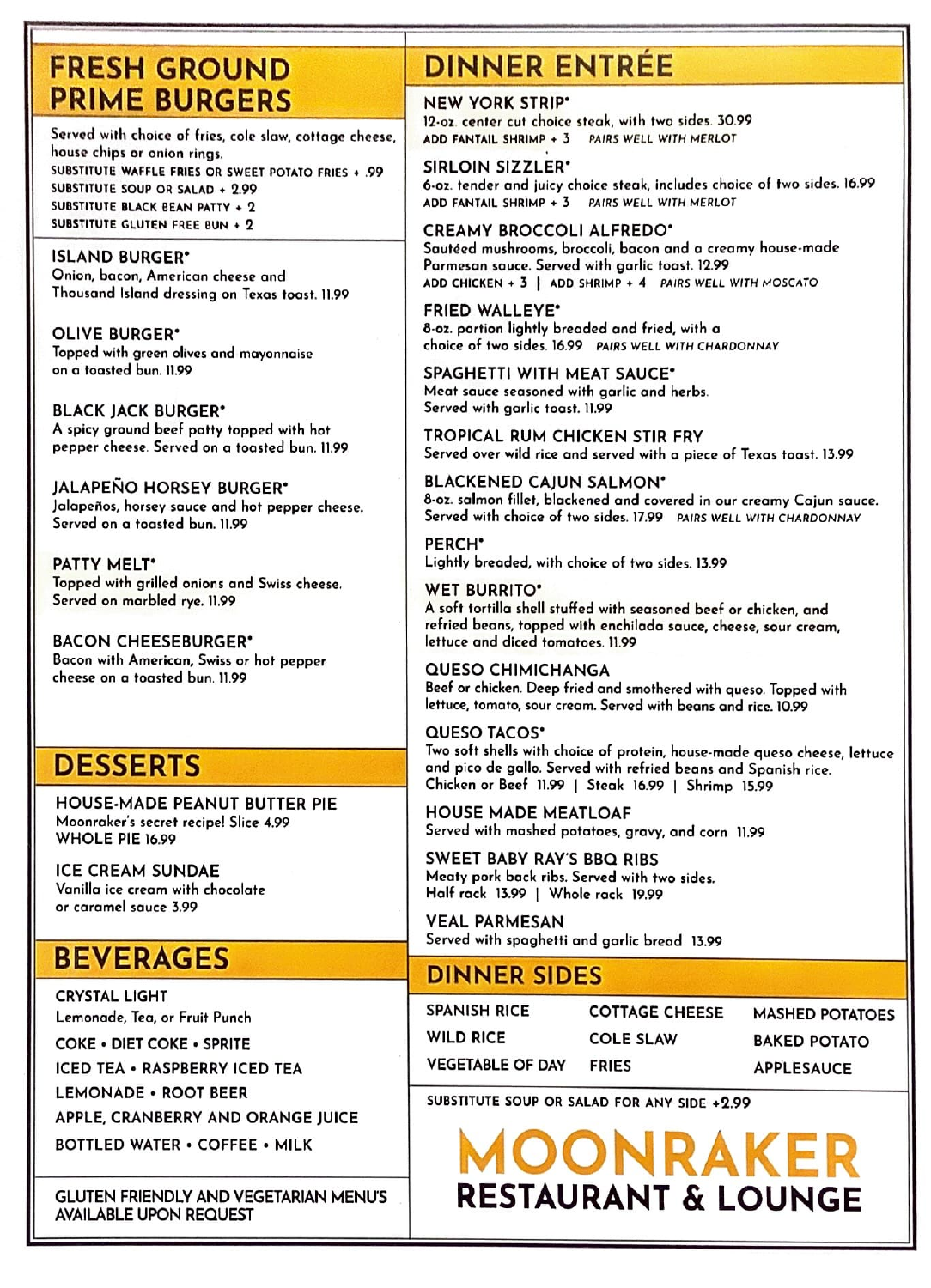

# **Gluten Friendly Menu**

# **CHICKEN SANDWICH**

Your choice of a gluten free bun or over a bed of lettuce Served deluxe with your choice of coleslaw, fries, or cottage cheese 12.99

# **CHICKEN FETUCCINI ALFREDO**

Gluten Free Pasta, Chicken, Broccoli, Bacon, and mushrooms 13.99

# **MICHIGAN CHERRY SAIAD**

Dried Michigan cherries, walnuts, and bleu cheese crumbles served over a bed of fresh garden greens 13.99

# **CHEFSAIAD**

Strips of Ham, Michigan all-white turkey, tomatoes, egg and red onion. Served over a bed of fresh garden greens With Gluten Free Croutons 13.99

# **BURGERS**

Served on a gluten free bun or over a bed of lettuce with your choice of fries, cottage cheese, or coleslaw 13.99

**ISALND BURGER**  Onion, bacon, American cheese, and 1000 Island dressing

### **OLIVE BURGER**

Topped with green olives and mayonnaise

### **PATTY MELT**

Topped with grilled onions And swiss cheese

### **BLACKJACK BURGER**

A spicy ground beef patty topped with hot pepper cheese

### **BACON CHEESEBURGER**

Bacon, with American, swiss, or hot pepper cheese

### **JALAPENO HORSEY BURGER**

Jalapenos, horsey sauce, and hot pepper cheese